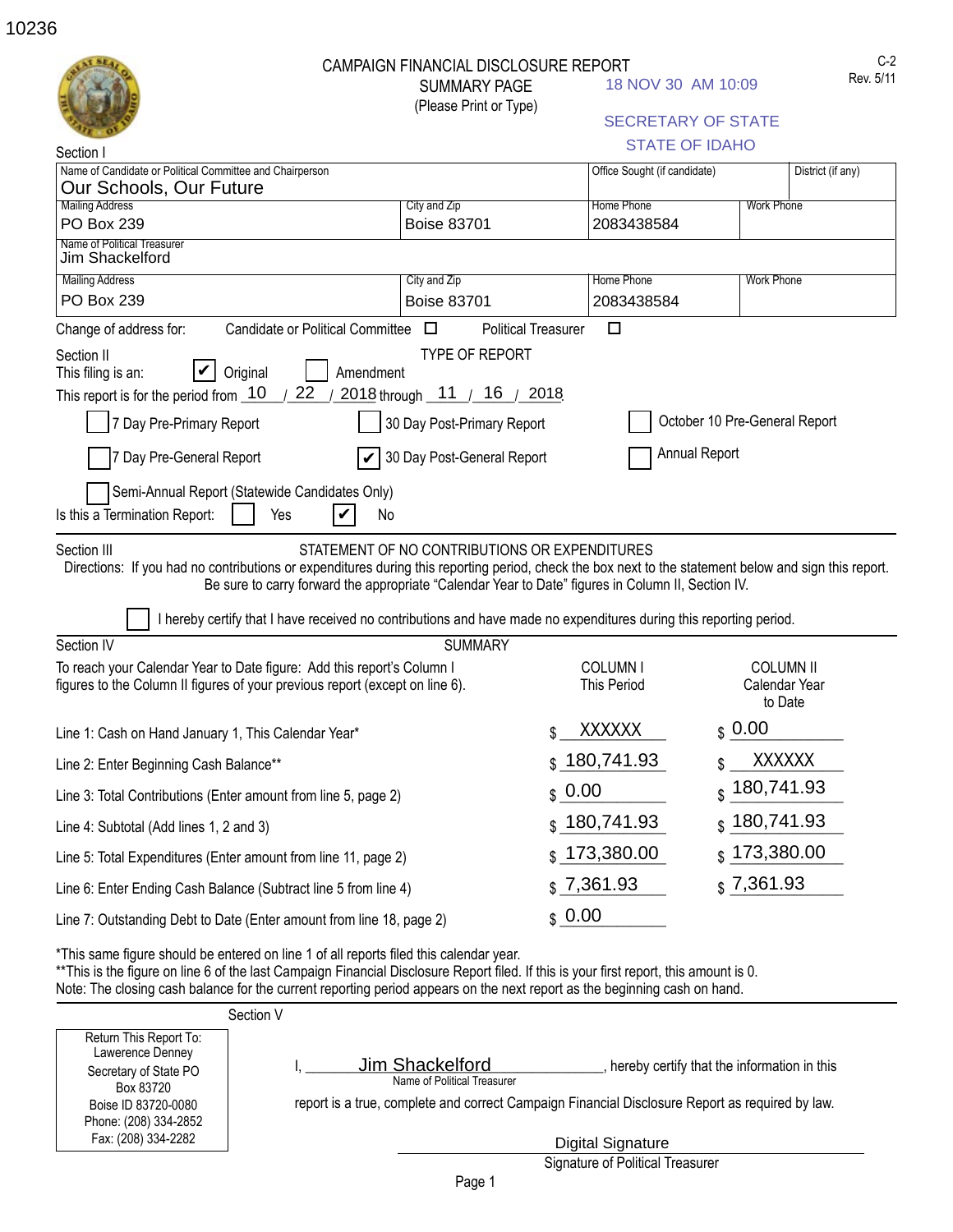## DETAILED SUMMARY

## Name of Candidate or Committee: Our Schools, Our Future

|                |                                                                                  |  | <b>Total This Period</b> |
|----------------|----------------------------------------------------------------------------------|--|--------------------------|
|                | Contributions                                                                    |  |                          |
|                | # of Contributors 0<br>Unitemized Contributions (\$50 and less)                  |  | \$0.00                   |
| $\widehat{2}$  | Itemized Contributions (Total of all Schedule A sheets)                          |  | \$0.00                   |
| $\overline{3}$ | In-Kind Contributions (Total of all Contribution amounts from Schedule C sheets) |  | \$0.00                   |
| $\bigoplus$    | Loans (Total of all New Loan amounts from Schedule D sheets)                     |  | \$0.00                   |
| $\widehat{5)}$ | Total Contributions (Transfer this figure to page 1, Section IV, Line 3)         |  | $=$ \$0.00               |

|                                                | Expenditures                                                                            |           |              |
|------------------------------------------------|-----------------------------------------------------------------------------------------|-----------|--------------|
| $\left( 6\right)$                              | # of Expenditures 2<br>Unitemized Expenditures (Less than \$25)                         | $\ddot{}$ | \$40.00      |
| (7)                                            | Itemized Expenditures (Total of all Schedule B sheets)                                  | $+$       | \$173,340.00 |
| $\left( \begin{matrix} 8 \end{matrix} \right)$ | In-Kind Expenditures (Total of all Expenditure amounts from Schedule C sheets)          | $\ddot{}$ | \$0.00       |
| $\circled{9}$                                  | Loan Repayments (Total of all Loan Repayment amounts from Schedule D sheets)            | $+$       | \$0.00       |
| (10)                                           | Credit Card and Debt Repayments (Total of all Repayment amounts from Schedule E sheets) | $\ddot{}$ | \$0.00       |
| 11)                                            | Total Expenditures (Transfer this figure to page 1, Section IV, Line 5)                 | $=$       | \$173,380.00 |

|                             | Loans, Credit Cards and Debt                                                                                                    |                     |
|-----------------------------|---------------------------------------------------------------------------------------------------------------------------------|---------------------|
| $\circled{12}$              | Outstanding Balance from previous reporting period                                                                              | \$0.00<br>$\ddot{}$ |
| (13)                        | New Loans received during this reporting period<br>(Total of all New Loan amounts plus Accrued Interest from Schedule D sheets) | \$0.00<br>+         |
| (14)                        | New Credit Card and Debt incurred this reporting period<br>(Total of all New Incurred Debt amounts from Schedule E sheets)      | \$0.00<br>$\ddot{}$ |
| (15)                        | Subtotal                                                                                                                        | \$0.00              |
| $\circledA$                 | Repayments of Loans made during this reporting period<br>(Total of all Loan Repayment amounts from Schedule D sheets)           | \$0.00              |
| $\left(\widehat{17}\right)$ | Repayments of Credit Card and Debt this reporting period<br>(Total of all Debt Repayment amounts from Schedule E sheets)        | \$0.00              |
| (18)                        | Total Outstanding Balance at close of this period (Transfer this figure to page 1, Section IV, Line 7)                          | \$0.00              |

|      | <b>Pledged Contributions</b>                                                    |        |
|------|---------------------------------------------------------------------------------|--------|
| (19) | # of Pledges $\overline{0}$<br>Unitemized Pledged Contributions (\$50 and less) | \$0.00 |
| (20) | Itemized Pledged Contributions this Period (Total of all Schedule F sheets)     | \$0.00 |
| (2)  | Total Pledged Contributions this period                                         | \$0.00 |